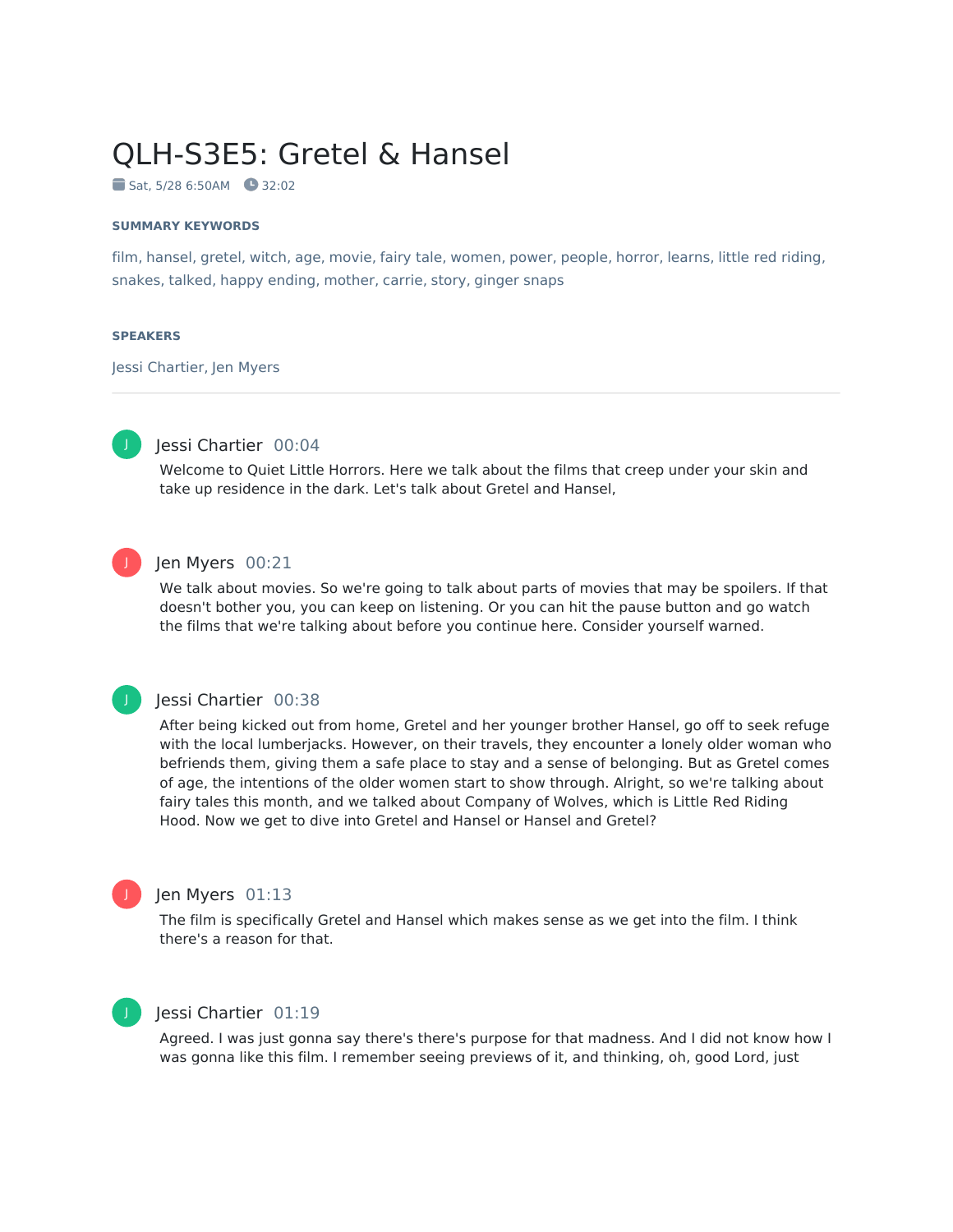another fairy tale movie. But I was pleasantly surprised.

## Jen Myers 01:35

Oh, I have such strong feelings about how poorly this film was marketed and supported.

was gonna like this film. I remember seeing previews of it, and thinking, oh, good Lord, just good Lord, just

Jessi Chartier 01:42 Do do tell Jen

J

J

J

#### Jen Myers 01:43

Well, I mean, here's so and I'll give you a little bit of a background on this. So this is directed by Oz Perkins. And I was a big fan of his two earlier movies, which he directed The Blackcoat's Daughter, and I Am the Pretty Thing that Lives in the House, which are both very, like, you know, kind of kind of niche quiet atmospheric horror movies, if you love them, you love them. If you don't, you probably hate him, you know, it's the those type of things, I love them. So. And as we talked about in our mini, I love fairy tale stories as well. So I was like, all in on this film, but it got dumped at the end of January, a couple years ago, it was one of those things where I think a lot of studios if they have a horror movie that doesn't quite like land the way they want it to they dump it in January, right. And this was one of those. But, you know, I was like, I'm gonna go see it anyway, because I like this. And I loved it. And I was like, this is such a shame that they didn't take more time to find the audience for this, because there is an audience for this. You know, we talked about this again, in the mini, but this is another film that is a coming of age story of a girl and has a lot of like the kind of, you know, darkness and depth that those transitions sometimes have. It's totally in the form of this fairy tale. And I don't feel like anybody who marketed it had any idea what this film was really about. Because if you would have aimed this at, you know, the weird teenage girls, or the weird grown women, or you know, anybody kind of in the orbits of those, I feel like they could have made this more successful. But I don't think they understood what it was really about. That's my feeling anyway.

#### Jessi Chartier 03:29

Yeah, I agree. I agree. I think that one of the things that I liked that they did with this is that they gave agency to the children. I think in every other rendition of the storyline, it's always been the children have always been very passive. And here, they're very active in their own destiny type of thing. Like they have choices. They can choose where to stay, where to go. And I agree with you, I think that they marketed it as just another retelling of a fairy tale but just darker. And I think that they that missed the point, the whole this I mean, the the the stated horror versus subtext is not very subtext, right? Like, it's very, the witches evil, she's eating children, but there's this undertone of coming of age with Gretel. And I think that's goes back to why they called it Gretel and Hansel, not Hansel and Gretel is they gave Gretel the agency here. And she is the maternal figure who has to look out for herself and her younger brother, and she looks out for the witch. And as she's coming of age, she kind of has to make a choice of what type of woman is she going to be? Right? You know, and it unfortunately kind of plays into the the, not the hag horror, but just like the stereotype of childless women are, something's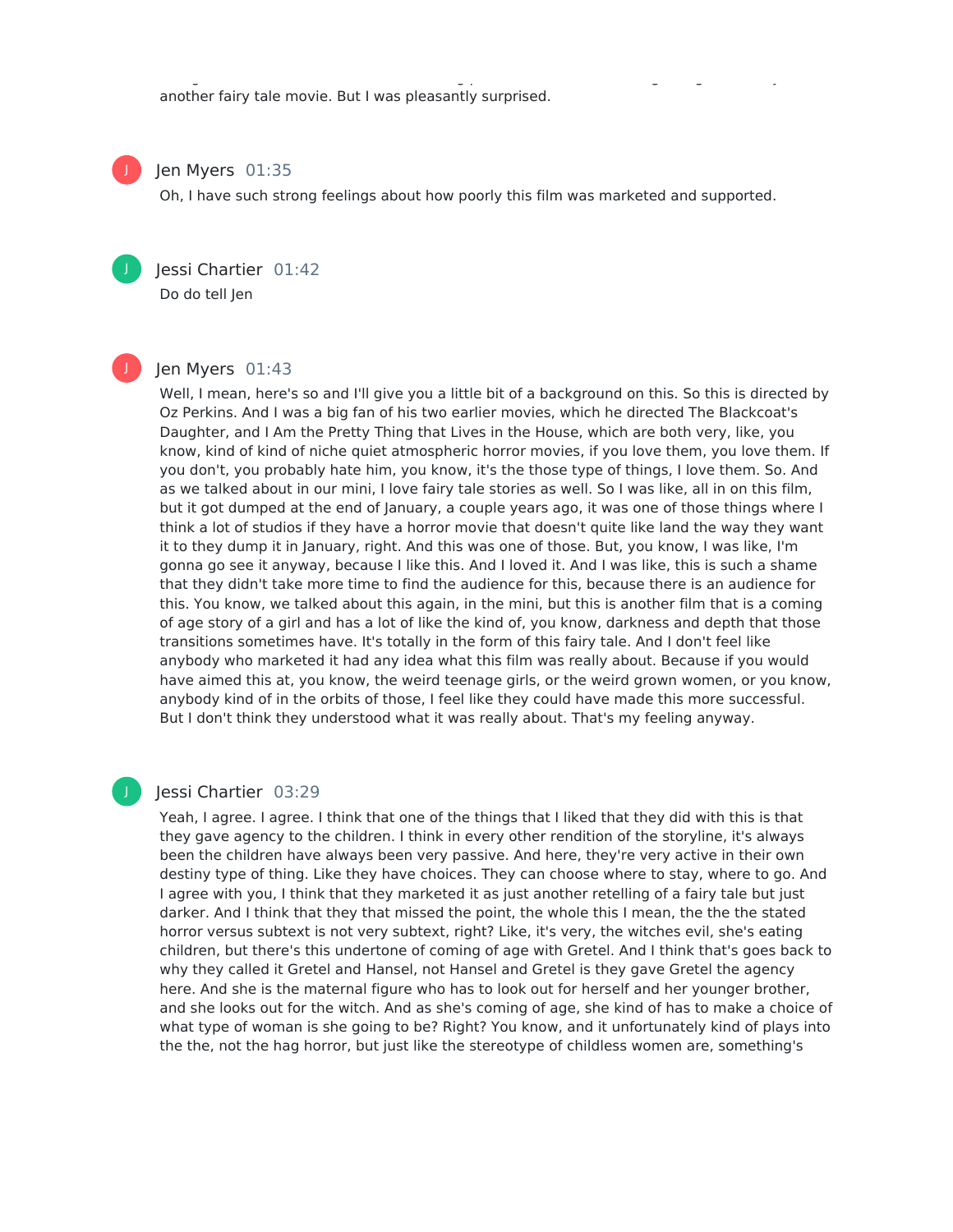wrong with them. Something is off and they are evil of nature. They are ugly, they are all of these other things. And so I kind of as someone who chose not to have kids, that is very much something I saw where it was like, well, the the woman, the storyline of the witches, she had children and killed them and ate them in order to have the power of the devil, right? That's a very common theme, you get your power through, not through eating your children or not having children. And Gretel is kind of forced to make that same choice of what is she going to do? How is she going to use her power as she has come of age and she can use it for good or for bad. And then it's reinforced at the end when she sends Hansel off to be with the lumberjacks where she's like, Go forth, be and she thinks she's setting him free. But it's really emphasizing the idea that if you choose not to have children or be a caretaker, that you're going to become evil, because then she gets the the ink on her fingers, the black and fingers. And it was just like, Oh, come on?

#### Jen Myers 05:58

Well, I mean, I think that what it's trying to do is not exactly reckoned with, but I don't know, I think I think just kind of work with the elements of as you grow up your decision, like, because I saw this also just like she's decides to be independent. And there are costs for that. I think that's what it really is. It's just kind of like, there, there are there are prices for and consequences for decisions one way or the other. And so she doesn't take evil actions at the end, like she chooses to not do that. But the fact that she chooses to use she chose to use that power. And to, you know, remain on her own in the woods means that she she did he use that power. And so she has to kind of deal with it. It's it's a mixed message, I think, but I kind of like it because I mean, what is more of a, you know, mixed bag than growing up?



J

#### Jessi Chartier 07:05

You know, totally, totally, it's



#### Jen Myers 07:06

like, there's always there's always something I guess,



#### Jessi Chartier 07:09

yeah, I do like the message that, you know, one right action doesn't make everything right, the threat, another threat, but it's the choices will always be in front of you. You can't just make one good choice and be done. You can't just make one bad choice and be done you constantly it's a recurring thing. And so like the threat of it is always there, which I found very interesting.



#### Jen Myers 07:34

Yeah, definitely. Especially because I think that is very against the grain of what we have made fairy tales into. Like it's it's a direct challenge to the idea of happily ever after. Its which, again, something else we talked about in the mini is that fairy tales didn't start out as these light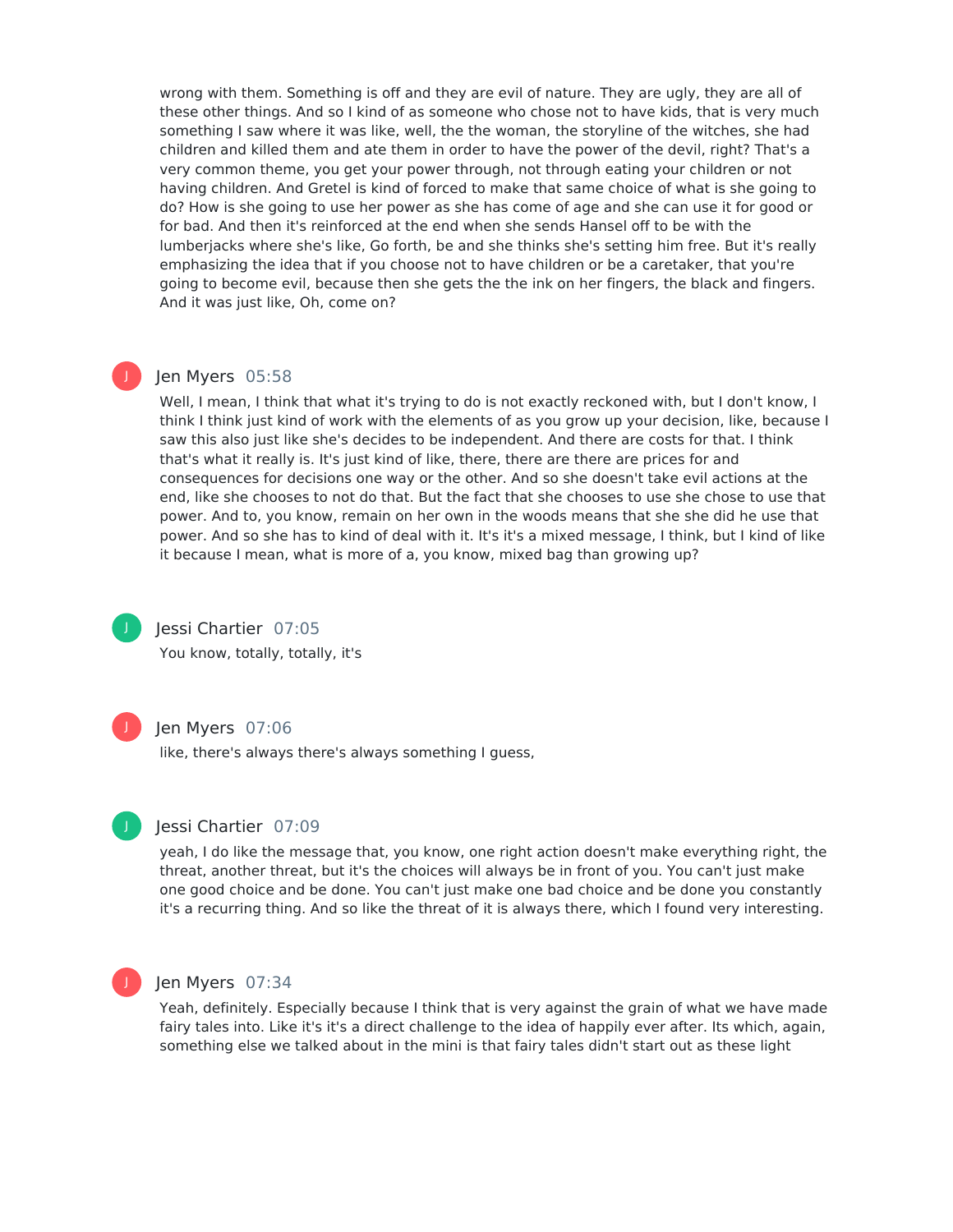happily ever after stories, they started out a lot darker, and we made them lighter over the years and you know, easier to swallow and more comfortable and more in line with the social mores of the day. But they didn't like essentially start that way. And so I think the way this does not have a happy ending, I mean, the whole thing is, is very much in the face of simplicity and comfort and you know, kind of having a nice tidy story. And so I think that at the end, I like that you pull that out as the interesting thing, because I think it's very much like you don't just do one good deed and now happily ever after. And everything was great. There are complexities and consequences to things like that, which earase is a really interesting thing in the context of a story like this.

#### Jessi Chartier 08:45 J

And what I mean, we're talking about the fairy tales, and the last the mini talked about was Company of Wolves. The what I like better about Hansel and Gretel and Hansel is that there is that level of complexity company of wolves was more dreamlike. And very focused on the external threats and alluring nature of that, which is always very, that is a subtext we didn't talk about in the last one is the real story of Little Red Riding Hood in the wolf is not about a wolf eating the grandmother. It's the arousal of sexuality within Little Red Riding Hood. And having that sense of danger and excitement, kind of with that. That's that's a lot of the subtexts and so the story of Little Red Riding Hood in regards to coming of age is very sexual in nature. It's very Yeah, this was very sexual in nature. You have the red, literally the Red Hood, you know, menstruation, you have the maiden hood, right, like or the Maidenhead and all of those things. And then you have this wolf that's coming to threaten that and penetrate it and all that other stuff. But here, there is the physicality, like she has her period. So there's the physicality of coming of age, but it's the sexual nature of it takes a backseat, which I think is was really refreshing because it's, it was just nice to see this path of what do I want my future to look like, with not having to be dependent upon a relationship with a man?

#### Jen Myers 10:19

Yeah, no, this is a, honestly and again, something else we talked about in the mini was how we, as a society, don't have a lot of women focus coming of age stories for various reasons. But also this this is, this really is a coming of age. That's what this really is more so than a fairy tale retelling more so than a horror movie. Like, it's a very conceptual story of a girl. Yeah, determining what kind of woman she's going to be in a very real sense. And it's not like anything that she is being, you know, drawn into, or learned into, or even being pushed by her own urges. It's It's almost kind of not exactly intellectual, but more of a thoughtful value journey of her determining, yeah, who she really wants to be, what kind of person she wants to be. And also like, again, when we talked about that doesn't necessarily have an easy answer, either, which is part of it, which I think is really great. So she's going through a journey of trying to figure out what she really wants to be and then what is actually possible in the world, it's not that she can magically decide that she wants to be a certain type of person, certain type of woman. And then that just happens, because that's not how the world works, either. So it's a very conceptual mature consideration of what it means to grow up and figure these things out, basically.



J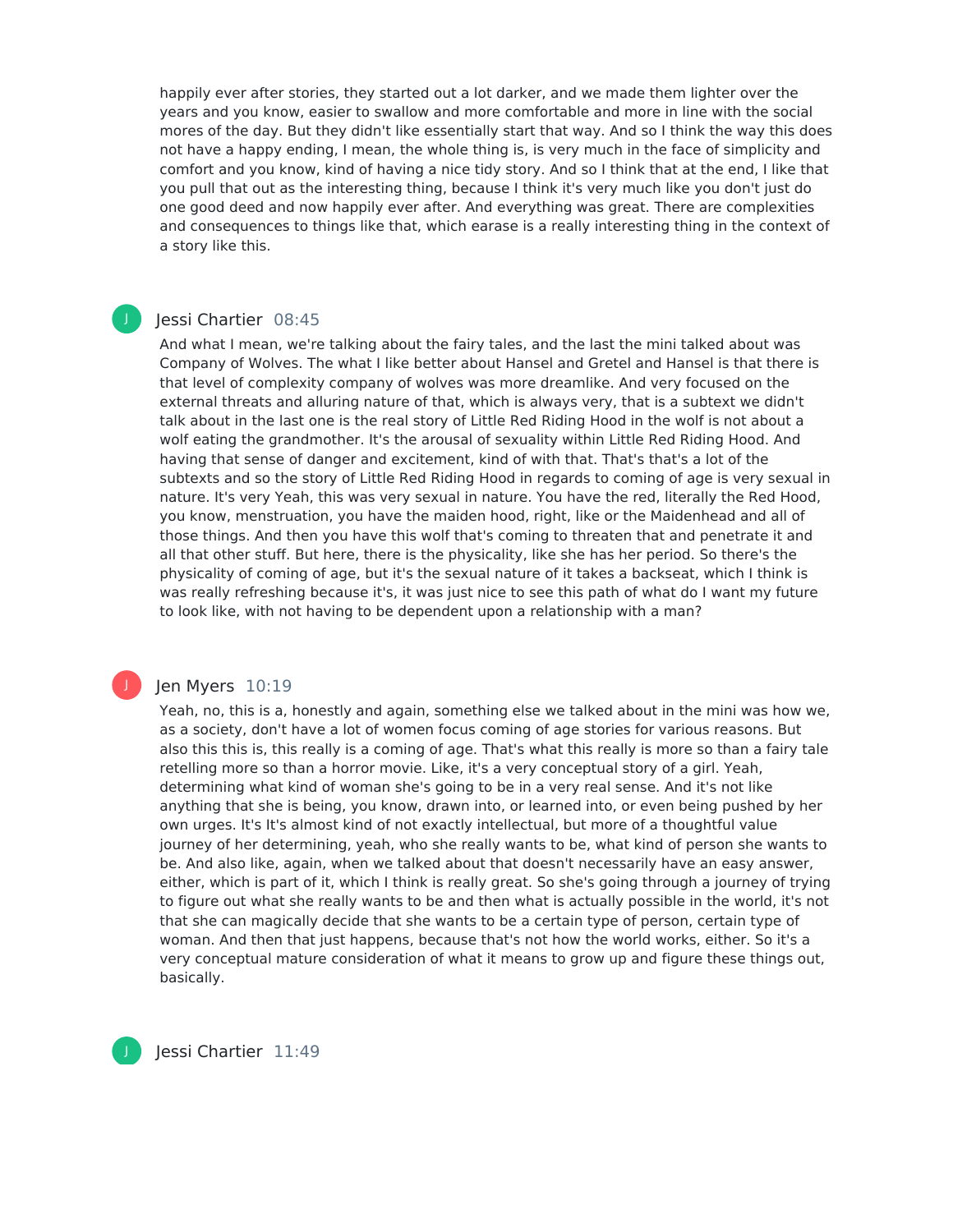Yeah, and I love the complexity of that, and we keep talking about it. But let's talk about some of the tangibles around that. Like, one of the things that she learns while she's at the with the witch or the older woman, she learns basic medicine, she learns basic homeopathic care at the time, she learns how to read, she learns how to write like she learns these really valuable skills that were often only reserved for men. They, at least in that society, right, like, let's paint the picture, paint the picture, but even her little brother can't read. So she's given all of this huge opportunity. And you can see, I take that back. I take back the comment that I said that it doesn't have anything to do with sexuality. It does the opening scene has everything to do with it, where she's interviewing for what she thinks is a housemade position in what you clearly pick up pretty fast as a whorehouse is a I'm sorry, not a whorehouse, a house of prostitution, which was a viable, it still is a viable employment for many people. And it was a choice that she was like, I don't want to be a part of this. And she was insulted when the man she was in her who was interviewing her had said you still have your maiden hood. And she came back to her mother and was like, he didn't want a housekeeper and his mother or her mother was very insulted that she was rude to this man.

#### Jen Myers 13:14

Yeah, I actually interpret that more just as he just wanted to take advantage of a maid. And just was like really clear about that from the beginning. That that was what he wanted to do. But yeah, you're right. She's like, Yeah, that's not really for me.

## J

J

#### Iessi Chartier 13:29

Right, exactly. Can we? So here's another thing that I never really understood. So she gets kicked out of the house. Because her mother cannot feed them anymore. But I feel like is that it? I feel like I missed something when watching with this.

#### Jen Myers 13:44

I mean, I think I just like I interpreted that. The I mean, what we just described was, I think the inciting incident. Yeah, I think it's something that like her her mother. So in this in this version of the story, their father's dead, and their mother just I guess they don't have money for food. And so when Gretel turns down that job, I think her mom can like, blame her about it, then just like, oh, well, look, we if you're not willing to work, then, you know, get out of here, that sort of thing. So but I think that's pretty much it. I don't you know, obviously, like, this was where we can compare it to the original versions of the story, which is that the, the father remarries, and the stepmother doesn't want to take care of these children anymore, basically, and forces the father to take them out to the forest and abandon them. So I think this is just kind of working with the original versions of the tale, but I think, you know, it kind of goes back to an initial which was probably very much reality in earlier times, or he just literally cannot provide for all the mouths you have to feed. And I don't know I don't think a lot of people necessarily just cast their children out in the forest in that sense, but that's what their mother appears to do is basically just like, yeah, if you then again, I think that the whole deal with the housekeeping job means that she can turn that on Gretel. And be like, Well, okay, fine. If you don't want to work, then you have to leave. So it's like her excuse.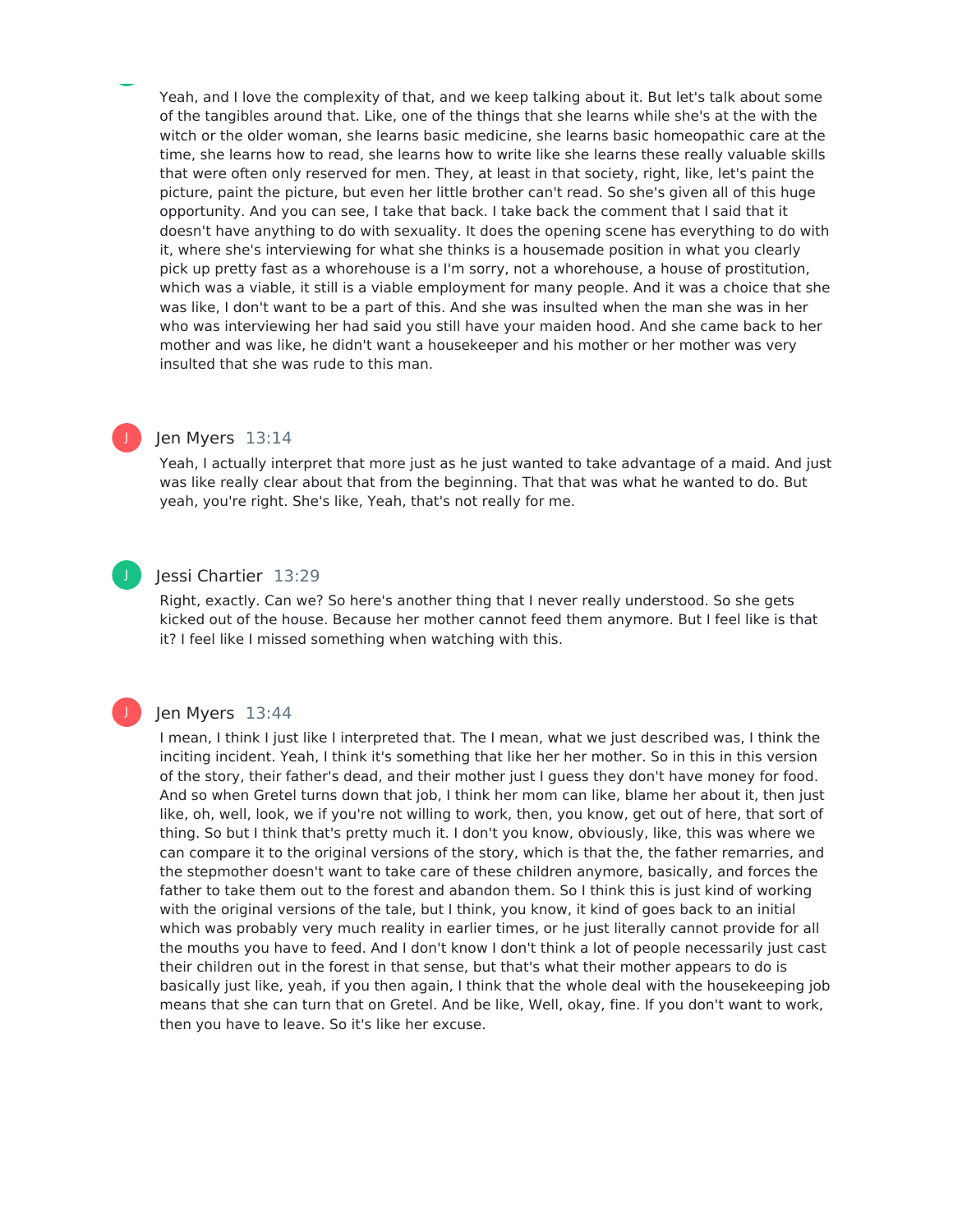### Jessi Chartier 15:19

I have to rewatch the beginning, because I got the impression when I was first watching it, that she kicked her and her brother out, not only because she wouldn't work, but because she was afraid that she would eat them.



J

#### Jen Myers 15:32

Oh, interesting. The only other thing that I remember picking up on is that I think they also imply that Gretel has these kind of witch-like abilities from the beginning. So I think there's also a sense of, I think, I thought the mother was a little afraid of Gretel's potential. But I mean, these are not mutually exclusive, either. So it could be that it could be her brother recognized the same thing. And her, you know, it's probably kind of a mix of those things.



#### Jessi Chartier 16:02

Yeah, I want to go back now Igotta go back and watch the beginning. Because now that we're talking about it, I really remember there, I got the impression that there was a sense of like, you have to leave now are going to kill you. Because I'm that hungry?

## J

#### Jen Myers 16:14

That could be I actually don't remember specifically, but it has been a minute since I watched that scene.



## Jessi Chartier 16:19

So to go back. Alright, listeners go and let us know in the comments. I really every day, you know, the more I watched this, can we also talk about this as compared to Robert Eggers, The Witch



#### Jen Myers 16:34

There's a lot of connections there. Yeah



#### Jessi Chartier 16:39

I think that there were Yes, there was just so much so much in regards to that coming of age piece. Eggers was I don't want to say more subtle because it wasn't but but it was like they were. Explain it.

Jen Myers 16:56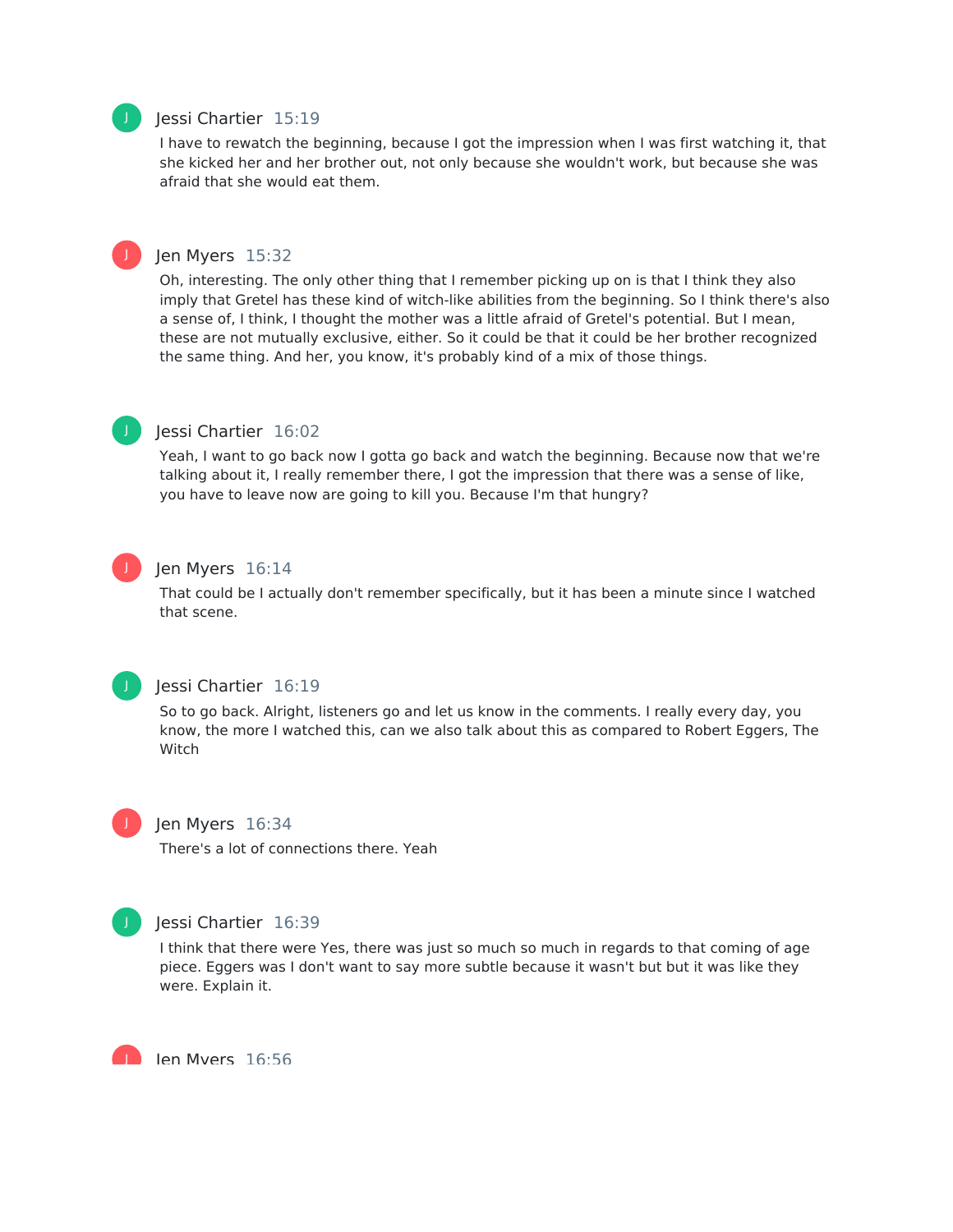#### Jen Myers 16:56 J

I know what you're saying though. Yeah, I don't know if maybe subtle is not the right word. But I can't come up with another one either. I think that this film, Gretel, and Hansel is a little bit because it's dealing with a fairy tale. I think it is a little bit more about metaphor, and symbolism and how it's using those metaphors and symbols where I feel like the witch kind of subsumed everything.



#### Jessi Chartier 17:21

That's a really good point. Yeah, this one is much more metaphor based, and the much more subtext.



J

#### Jen Myers 17:26

Exactly. And that's what I noticed. And we talked, obviously, if, if any listeners are new here, we talked about The Witch and our very first episode, so I feel like The Witch does not necessarily get treated as a coming of age film, even though I am completely convinced that it is a coming of age. I don't think that that's something I think there are things that are so subtle in The Witch that even people who enjoy that movie, maybe don't quite see that or they see it from a different perspective. But ya know, the the which is the the spiritual sister of Gretel and Hansel.

#### Jessi Chartier 18:05

Mm hmm. I mean, they both got younger brothers who are very connected with them. The with the older women in their family are very threatened by them. Yeah, there's just it's so interesting that the coming of age in fairy tales, and just in general often comes with a sense of being evil, right? Like you look at Carrie, Carrie is a great example. Because Carrie is also Firestarter is also a coming of age story it is. And it's kind of the same thing. It's that sense of bewilderment, and external and internal threat all happening at once.

#### Jen Myers 18:44

Well, and it's in this is something else that we got into a little bit in the mini but it we've talked about how it's interesting that these type of stories that have a girl at the center, tend to all be in the realm of horror. Because there's this I think there's a sense in society that when girls mature, and come into their own power, so to speak, in many different ways. That's not something that societies has ever really been super cool with. Especially, I mean, to put it lightly right, and especially like the, the Western, American societies that we're in now, like you, they everybody did everything they possibly could to tamp that down, like there are all the rules, all of the standards, all of that you can't do this, you can only do this is all to contain women as they grow up because it's scary and threatening. And you know, we have to keep everything in this box. And so the only way that we've been that's why it lends itself so well to war, because we're like terrified of women coming of age, basically and coming into their powers,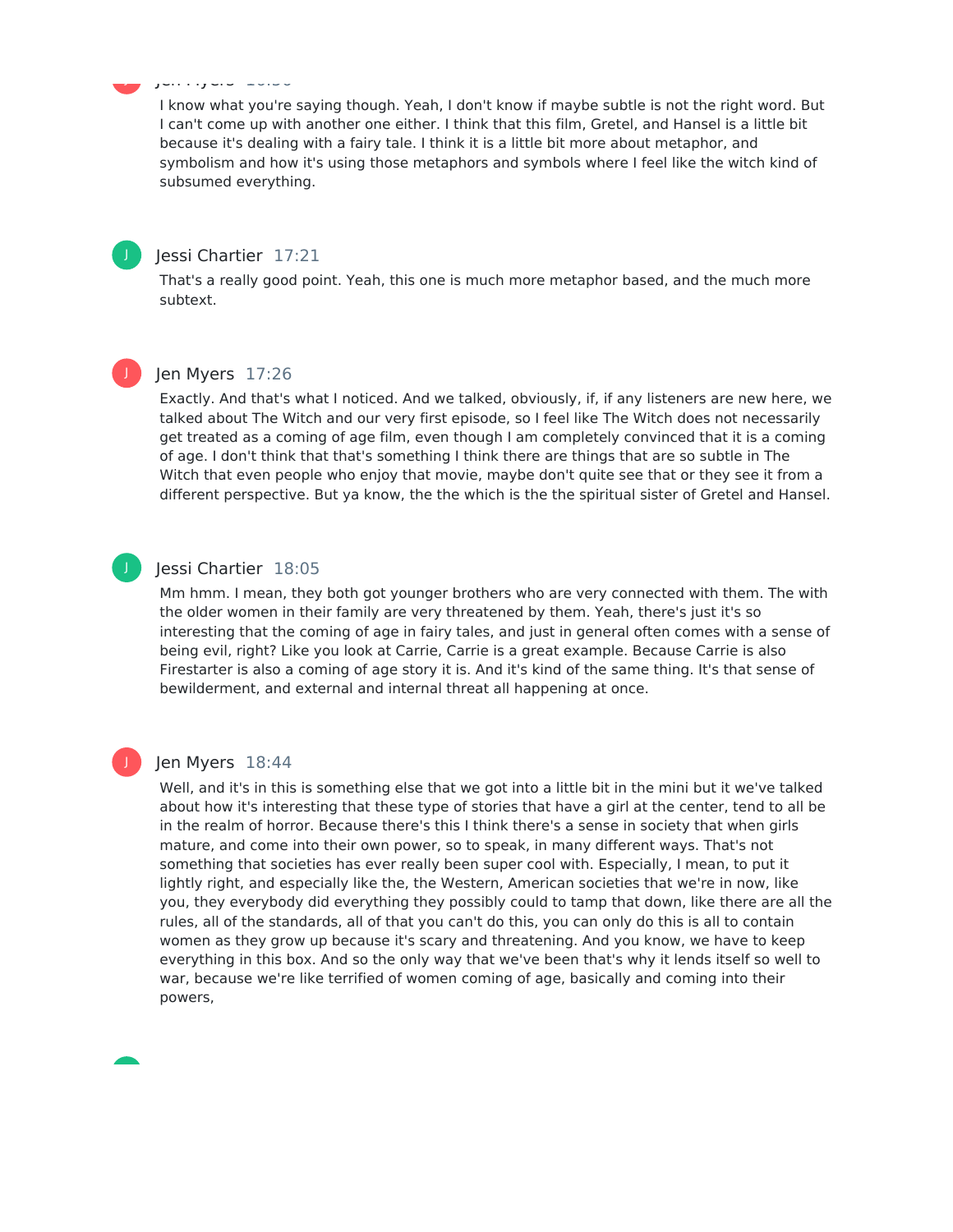

#### Jessi Chartier 20:03

Absolutely a great example. So I mean, it's one of the reasons that there was, it's one of the reasons that marriage laws for so long allowed younger women to be married than men, women had a different marriage age than men did is because you wanted to marry them before they kind of had that they're at their own agency, you wanted to break that spirit before they got it.



#### Jen Myers 20:28

Train them up in the way you want them to be.

## J

#### Jessi Chartier 20:30

Trained them up in the way you want them to be. Exactly, but and I think that that's where like, I for me, that's why horror and sci fi are so fascinating because both of those genres Don't, don't buy into that. Alien is the perfect example of that of a main character, who is female, who has her own agency, who knows what she wants, and is able to get it and is strong. And I just, there's, we could do a whole episode on the maternalism and feminism of alien. Like, I could go into that.

#### Jen Myers 21:02

Or maybe we could do a quick side note on some Yeah, another film that I like to pull into this. So there's a film, this is not a great film, let me just say this straight up. This is there's a film that they made, which is clearly a Carrie rip off. It was made like a year after I think it was released literally a year after Carrie. And I came across this because it's called Jennifer, which is my name. And I'm like, I Okay, I want to check this out. It was it. You know, it's just like weird. And I love weird 70 horror movies, right? So I saw this movie. And it's not a great movie, like I said, but one of the things that I really loved about it was that I'm sorry, spoiler alert. But again, it's not a great movie. So it's okay. So I mean, it is very, very light carry in the sense that there's this girl, she's from West Virginia, and she's in this fancy boarding school, and everybody's picking on her all the time, right. And she has this kind of religious background. You see in flashbacks, she used to handle snakes. And she actually has a psychic connection, and she can like, control snakes, basically. But then there was this incident that happened. And so she and her father had to like flee and now they're no longer there. And now she's in this fancy boarding school and getting picked on all the time and everything and you know, slowly configuring out or trying to figure out what she can do with her powers of controlling snakes. And it kind of culminates in this very kind of tense the, the people picking on her basically are like, I don't know if they're actually gonna try to kill her. But they're, they basically go after her. And she just like, loses it. And guess what, it's not very clear what happens, but because of the power of snakes, she like, kills a couple of them. But at the end of the movie, like she goes into the head office, and the headmistress of the school is basically like, I know you did this, but I can't prove it. And Jennifer, the character has just totally changed from this, this quiet, shy girl the whole time. She's just like, totally like, Yeah, I know, you can't prove it, and I'm good. And then she, she, at the end, she just walks out of there. You hear the headmistress screaming because they're snakes in her drawer, and takes a hand of this, this other girl who was just part of the gang, but she had been mistreated, and they just like, skip off laughing. And that's the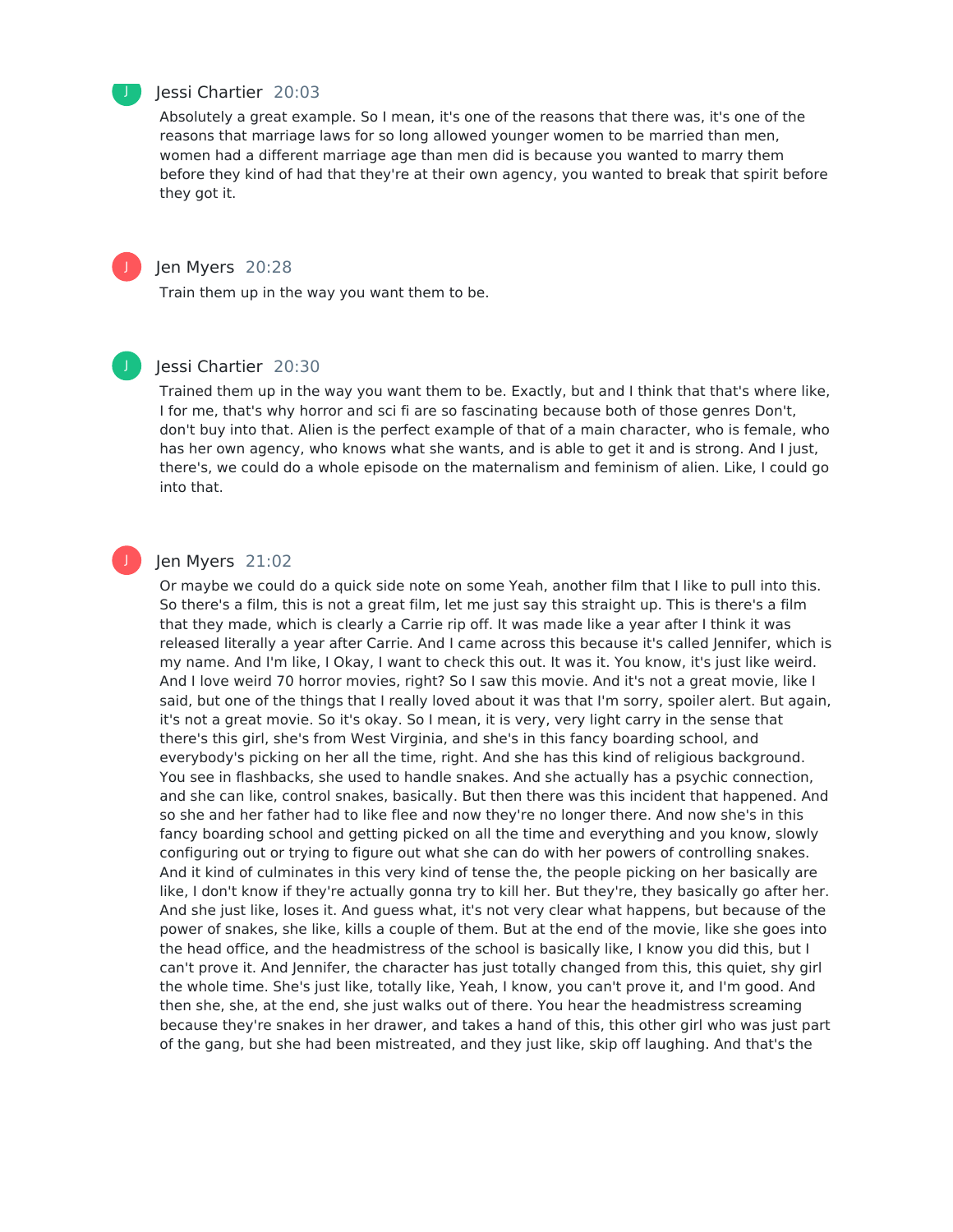end of the movie. And I'm like, That's awesome. Yeah, that is awesome. Isn't it? Awesome? Like, the whole moral of the movie? Is that okay? This, this young girl figured out that she has this destructive powers, she used her powers to destroy the people who were hurting her. And now she's gonna go off and live her life. And this, that's fantastic. And I'm like, this is the best ending of a movie ever. I'm so I'm so thrilled with this. But it was also like, one of the things that really made me feel like I was like, I never I don't remember seeing that Carrie doesn't end like that, you know, most of these stories, they end on these really, you have to have something at the end to kind of like bring it back to status quo, right? It's like, oh, yeah, she's got power, but she's been punished for it. And the thing that I loved about this, this weird, not super great, or rip off of Carrie, was the fact that in the end, they're like, there is no comeuppance she just like she fully came into her powers. And now she gets to go live her life of that and like, that's really awesome. And I wish that happened more often.

#### Jessi Chartier 24:23

J

J

J

I agree. That's great. That's that's a happy ending film, you know, right.

#### Jen Myers 24:28

And I know that's a little bit of a departure from we're talking about, but just to kind of bring that into the discussion and this movie Gretel, and Hansel like we said, does not have a happy ending. It's it's very complex and ambiguous, and there's it's not somber, exactly, but it also doesn't have the same type of carry of like, well, now she's, you know, clearly the villain here doesn't have that either.

### Jessi Chartier 24:51

No, no, no. Yeah, you don't know it's left ambiguous and it's really left up to Gretel. Like what her fate is, is really left up to her. And that's what I really like about it is there is that sense of agency. And that is true is like when you have choices, you, you are the one that makes those choices. That's true for for men and women. You know, it's a, it's just it's, I do really enjoy, I enjoyed the ending in a certain light. And it also just kind of I, I wish it wouldn't have been as dark as it as it kind of came across. I think they could have done it in a way that was a little bit more ambiguous and less threatening, but it's fine. It's fine.

#### Jen Myers 25:38

Yeah, I get that. Well, and I think also, though, we haven't really talked about this. But if we talk about the film as a whole, it's a very dark movie, that I mean, both literally, physically, and conceptually, but it also is a very, this is a really stylized very artistic film. And so I think that it also it's, this is a lot weirder of a film that I think a lot of people know or understand. And I say that in a good way. I think by this point, people realize when I say weird, it's a it's a positive thing. But I think but it is also like, I think one of the reasons nothing in this film is necessarily going to be simple. So you know, everything is designed and set up in a way for it to be like its own particular thing. And it's sometimes striking, but it's not beautiful. And it's sometimes touching, but it's not, you know, happy. It's just this, it's its own unique thing all over, like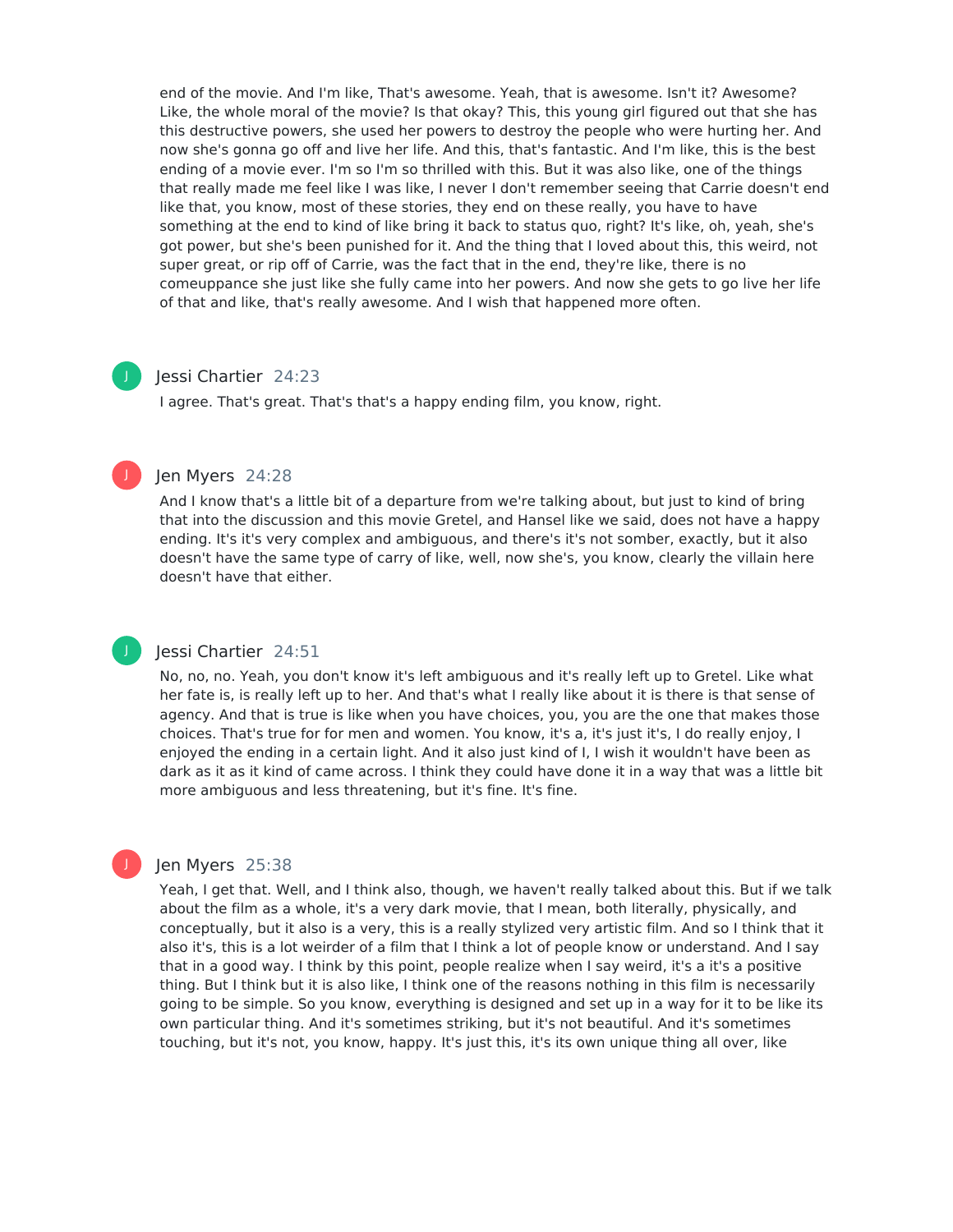visually narratively, in terms of the characters and everything, at least how Ifeel. And I feel like the ending kind of is in keeping with our it's just, it's very much its own thing. And it's it's not really any other one thing, right, which is probably one of the reasons that this film didn't really become a huge popularity thing. It didn't become hugely successful, because it's the type of film that is so carefully not compromised, that I don't think it could appeal to a large amount of people, it's going to find its audience. So I think eventually,

#### Jessi Chartier 27:14

I think so too. I mean, I kind of it feels the, the tone. And the atmosphere of it reminded me a lot of his earlier movie, the black coats daughter in regards to that, like the lighting is very used in very similar ways. But it's more rich in Hansel and Gretel, or Gretel. And Hansel, I always get it wrong and his freedom within the fairytale, he uses that to create these really cool set designs. In a way that wasn't possible for a Blackcoat's Daughter, or frankly, the Company of Wolves.

#### Jen Myers 27:45

I think that I would have loved if Company of Wolves have been made in a time when they could really go to this extent with it. Because I don't know. I just really dig it basically.

#### Jessi Chartier 27:55 J

J

J

Yeah, I think I agree. I am excited to see what he comes up with next. I like that we did this after the folk tales or the folk horrors as well. Like, I think that this this did a really nice job of kind of like playing off of that because you know, fairy tales are a form of folklore. Right? So it is It was absolutely just wonderful. Well, if people so if you for those of you out there that watch this, there's always the we talked a little bit about this in the mini episode, too. But we've been talking a lot about how both company of wolves and Gretel and Hansel were fairy tales, but also coming of age for women. I, if you know, of a horror film out there, that's the coming of age of men. I'd love to see it. Hmm. Like the male equivalent of coming of age, the female coming of age almost always deals with some kind of menstruation some kind of extra power of agents, but I'm kind of curious to see if there's a co innovation in the male side of things. Yeah, that's

## Jen Myers 29:02

a good question. I think that there's some elements of that in a lot of films that deal with kind of transformations, vampires, werewolves, things like that. But I'm not sure if I can think of off the top of my head one we're really makes it front and center a coming of age metaphor like this film does. So that's something we can think about some more,



J

## Jessi Chartier 29:21

we'll have to look into it. Well, I know that if people liked this film, I'm going to recommend Blackcoat's Daughter and the witch I think that those are two that will do Do you nicely.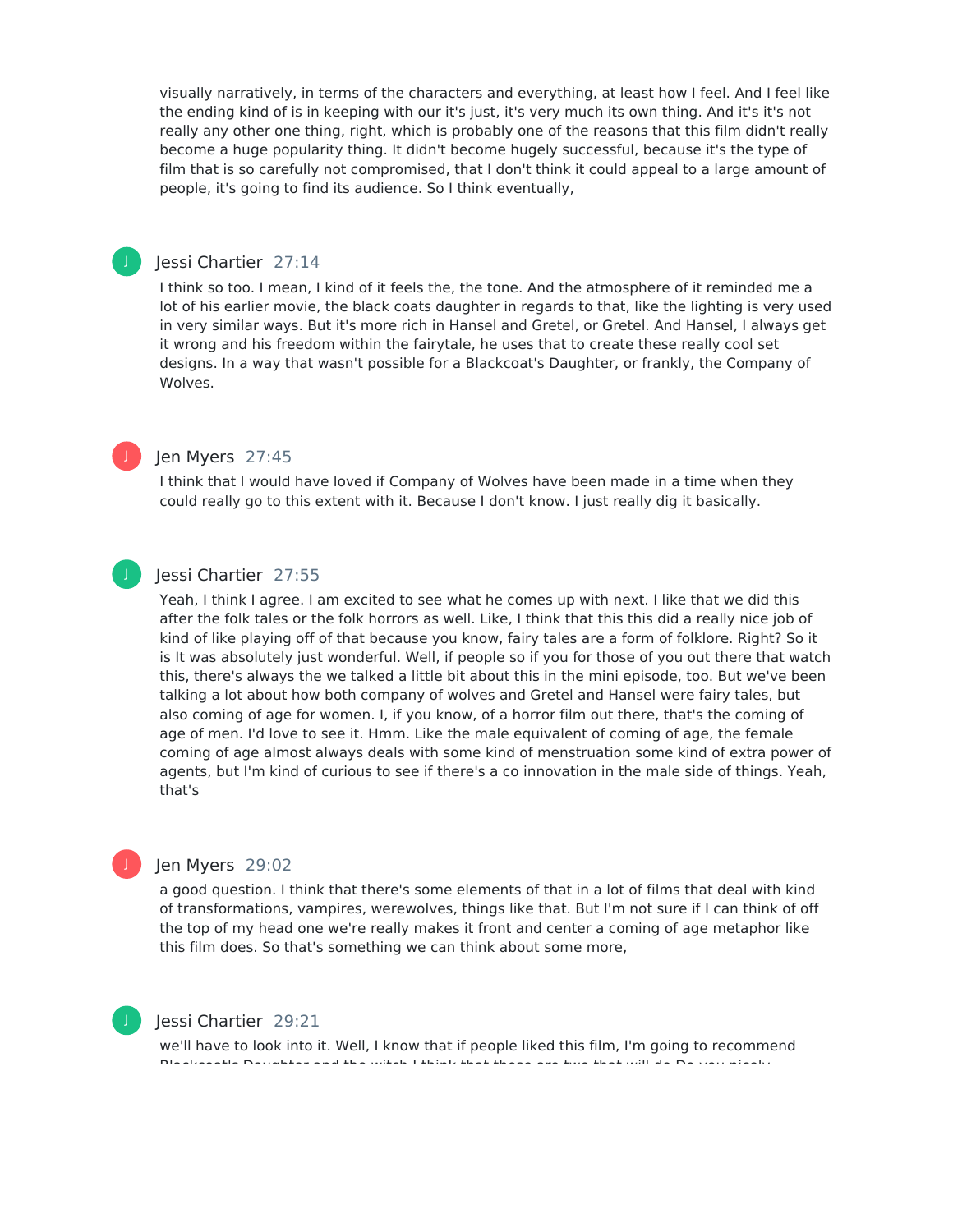#### Jen Myers 29:29

Definitely. And I would throw in director Oz Perkins's other film before this, I Am the Pretty Thing that Lives in the House is that once again, you have to really be into this atmospheric horror because that's a way on the fringes of that so you know, be be forewarned that if that's not your thing, you may not be into this. I mean, I think also like we mentioned, if you are into this film's themes then and you haven't seen Carrie for some reason, you should probably go watch Carrie and related to that I wanted to throw in Ginger Snaps which is a film I'm, I've like very, very much. And let's



J

J

#### Jessi Chartier 30:03

just say you've mentioned Ginger Snaps,

#### Jen Myers 30:06

Ginger Snaps, so, so much. And I also because I think that it did get, it's another one that got overlooked at the time it was made like 2000, where it came out as a Canadian film for anybody who's not familiar. And it is very much a it's about two sisters, and one of them hits puberty and turns into a werewolf. And but it's not only about her transformation, but the relationship between the sisters. I love it. I love that film. It's a great film that is kind of like a you know, it's not necessarily an art film, like some of the other films we might be talking about. It's a little bit more of a straightforward horror movie, but it has that at its center. And I just love it. So if you've never seen Ginger Snaps you should definitely go see Ginger Snaps

## J

J

#### Jessi Chartier 30:49

Awesome. Yeah, that's definitely one that's on my watch list for sure. Well, I'm really glad everybody joined us for these fairies Hill conversations. If people want to find more about us, Jen, where can they go?

#### Jen Myers 31:03

We have a website at quietlittlehorrors.com and we have all of our episodes there streaming and the links to where you can find us on other podcast providers. I also just as a note, recently added transcripts for every episode. So if that's something that yeah, you you want, they are there now for all the old episodes. And of course, we'll be adding them for every new episode that we publish as well. You can also find us on social media. We're on Twitter at quiethorrors and on Instagram at quietlittlehorrors. And if you want to email us, you can send us an email at hello at quietlittlehorrors.com

Jessi Chartier 31:38